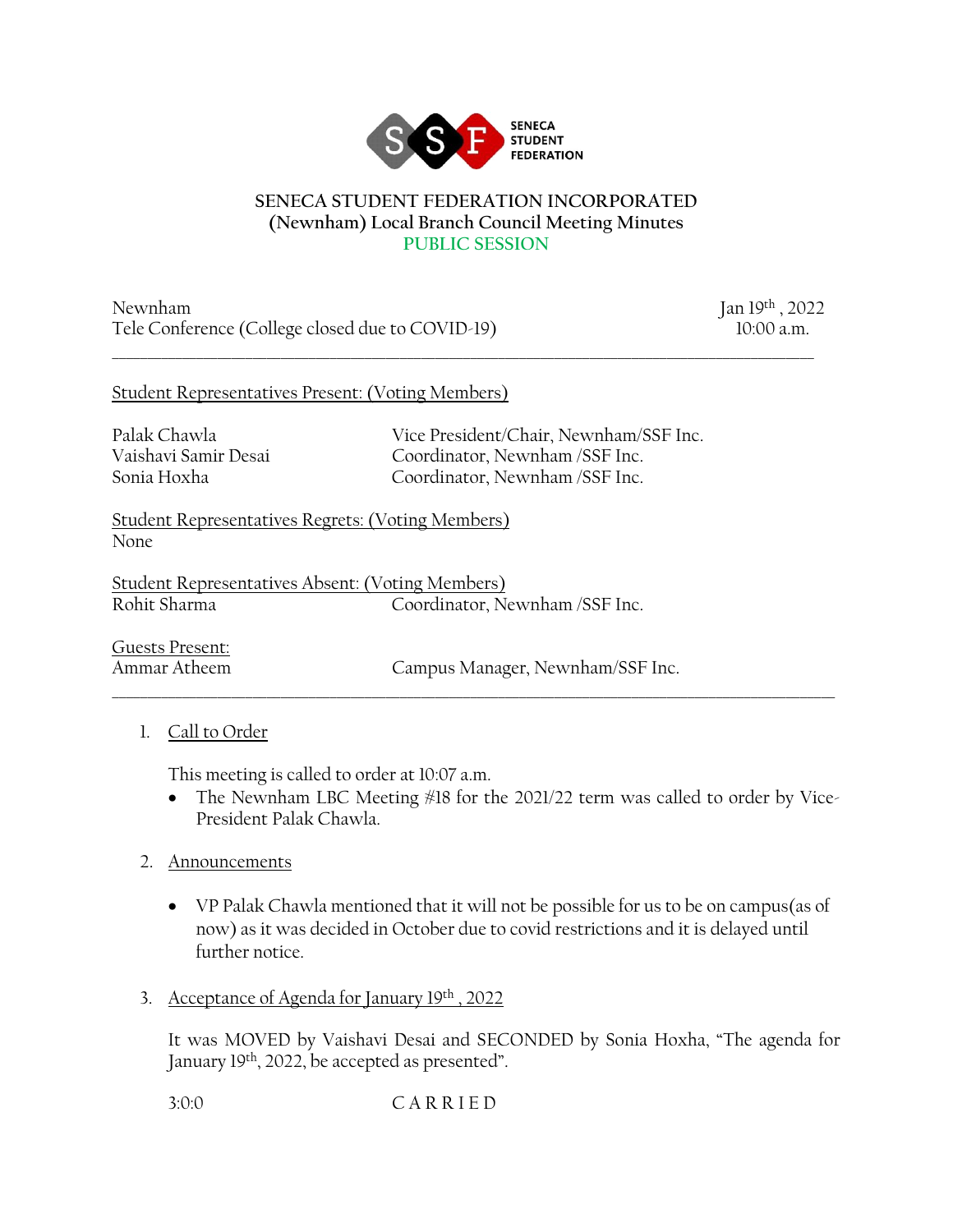#### 4. Confirmation of Minutes for December 14th , 2021

It was MOVED by Sonia Hoxha and SECONDED by Vaishavi Desai, "to accept December 14th, 2021 meeting minutes as presented".

3:0:0 C A R R I E D

- 5. Business
- a) Council Updates
- VP Palak Chawla mentioned that she attended ACC meeting. Few changes were made. Chair of ACC committee changed.
- She further added that Academic Integrity Sub-Committee will be replaced for a while as there is a different group working on it. Mark Hanna is leading the team and he is open to the suggestions by members.
- Palak also mentioned to submit the monthly reports on time. She further added that she has scheduled LBC meeting every week for January.
- She asked the coordinators to bring up any ideas or if they have seen anything happening to incorporate on international days.
- Sonia was supposed to attend the ETAC Committee later that day.

## b) Class Visit Discussions

- Central has started the motion for the gift card giveaways during class visits.
- Palak will start to assign class visits by the end of January to all the coordinators. She is trying to distribute it in more precise manner.
- c) Advocacy Discussions
- There was no serious advocacy received by the coordinators in the month of December.
- d) Other Business

Ammar is waiting for the approval of board regarding the fund that will be moved by the Board of Directors for renovating the SSF kitchen.

- 6. Member's report
	- It will be due on the 10th of each month; for January, it will be on  $10<sup>th</sup>$  February .

## 7. Assistance needed from Manager